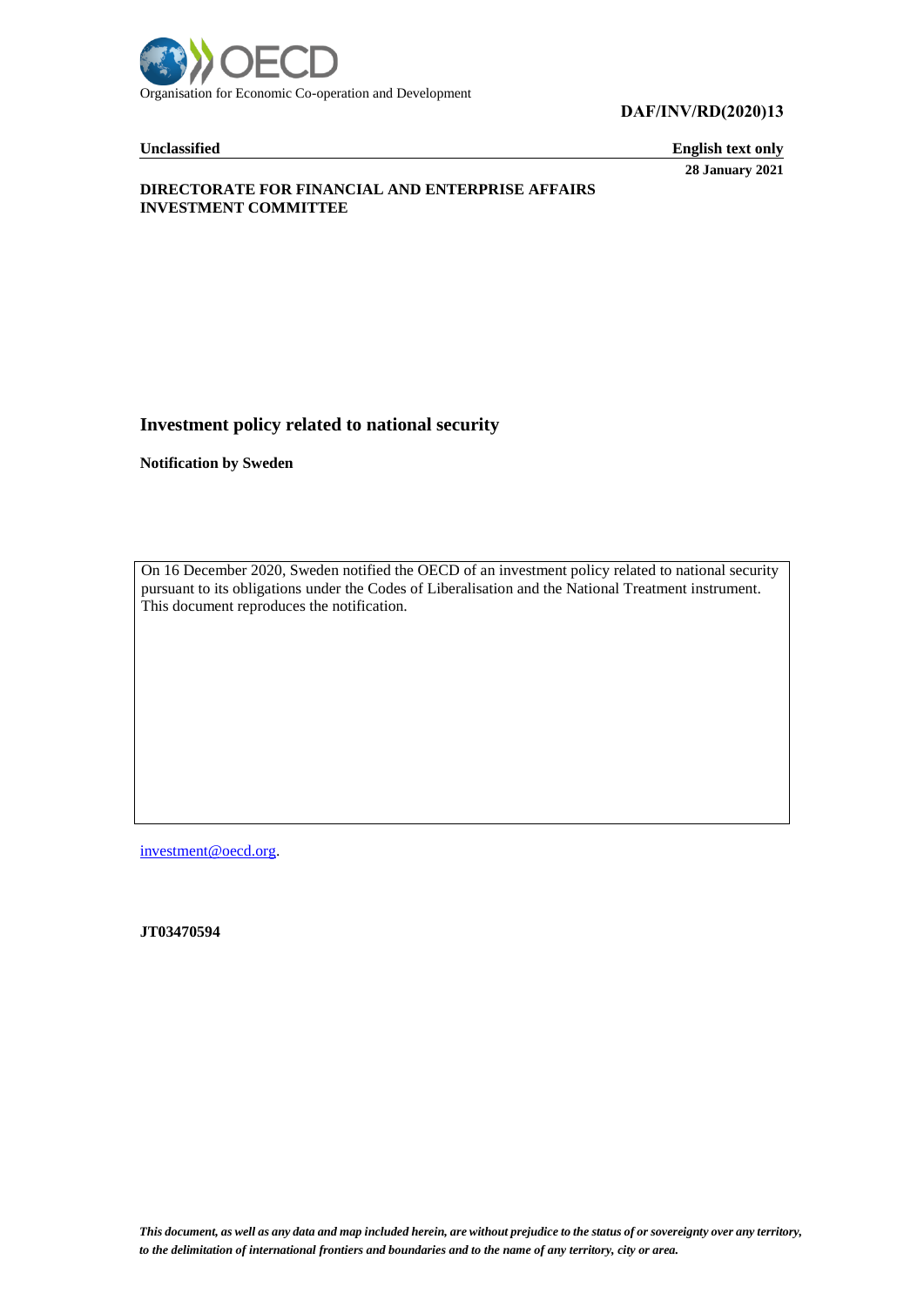# *Investment policy related to national security – notification by Sweden*

# **1. Introduction**

New legislation on transfer of security-sensitive activities and certain property will enter into force in Sweden on 1 January 2021. The recently passed legislation will amend the current Protective Security Act, thus placing new obligations on operators of securitysensitive activities who are considering such a transfer. The legislation is nationality neutral. The Act is described in further detail below. An unofficial English translation of the Act can be found in the Annex.

# **2. Transfer of security-sensitive activities and certain property**

According to the new legislation, any operator of security-sensitive activities must conduct a *specific protective security assessment,* a *suitability examination* and a *consultation* with the Armed Forces or the Swedish Security Service if the operator intends to transfer:

- 1. all or any part of its security-sensitive activities; or
- 2. property that is of significance to Sweden's security or an international protective security commitment that is binding on Sweden.

The new obligations do not apply to transfers of real property. The Government may also issue regulations on further exemptions or order such exemptions in individual cases.

Through the *specific protective security assessment*, the operator must identify any classified information or other security-sensitive activities to which the transferee may gain access and that require protective security. The operator must then conduct a *suitability examination*, based on the specific protective security assessment and other circumstances, to examine whether the transfer is appropriate from a protective security standpoint. If the suitability examination leads to the assessment that the transfer is inappropriate from a protective security standpoint, the transfer must not be undertaken.

If the operator's suitability examination leads to the assessment that the transfer is not inappropriate from a protective security standpoint, the operator must *consult* with the Armed Forces or the Swedish Security Service. The consultation will address the question of whether the transfer is appropriate from a protective security standpoint. The consultation may also include the question of whether the transfer should be restricted in some way to avoid it being inappropriate. The consultation authority's examination may also include a forward-looking assessment of the implications a transfer may have in the longer term. The consultation authority may require the operator to take measures to fulfil its obligations under the Protective Security Act and the regulations issued in connection with the Act. An injunction could, for example, specify matters of information security, personnel security or physical security that the operator must improve if the transfer is to be considered appropriate. The obligation to consult and the consultation authority's powers outlined above also apply to anyone who intends to transfer shares in securitysensitive activities, except for shares in limited companies that are public under the Swedish Companies Act.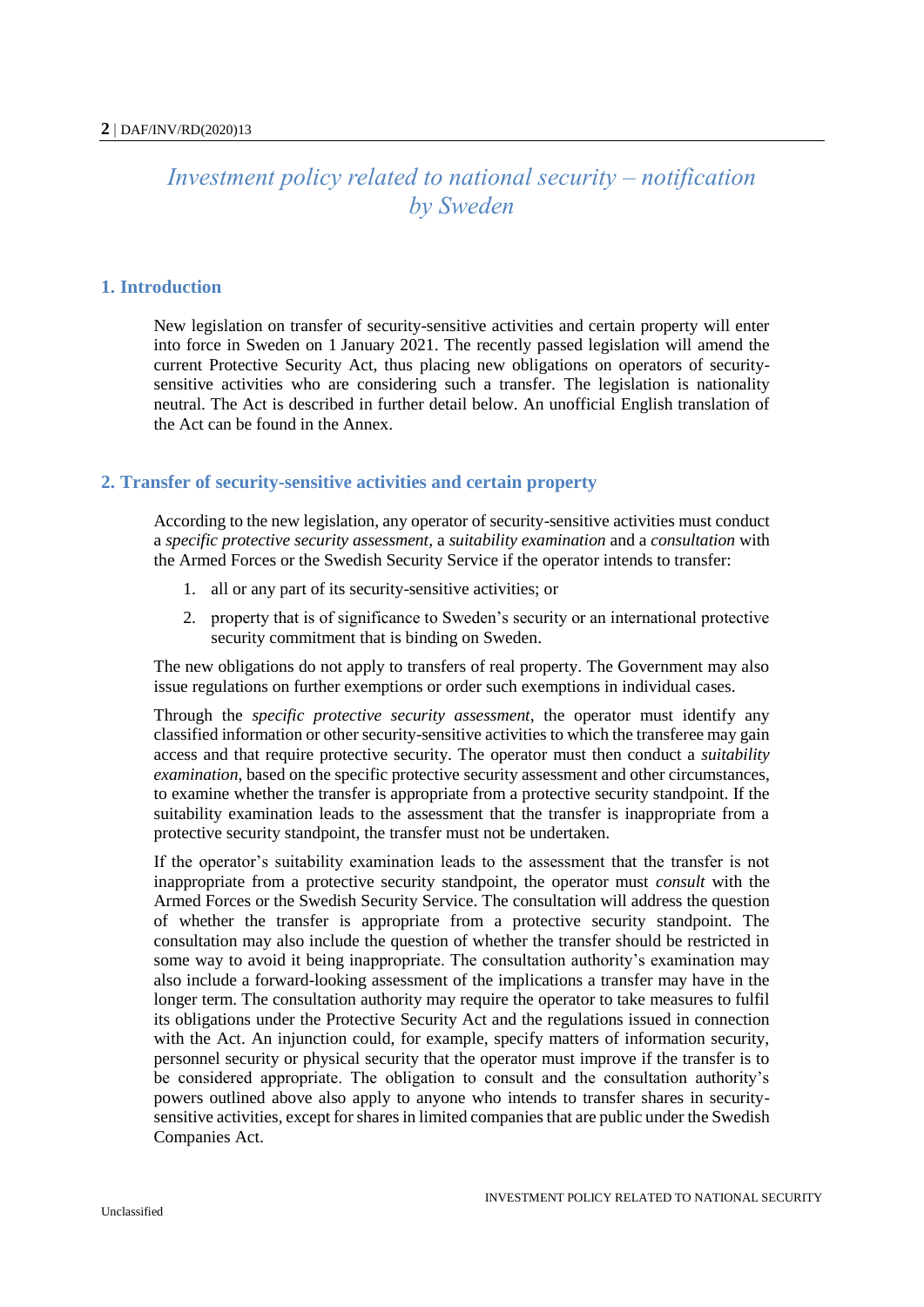Furthermore, the Armed Forces or the Swedish Security Service may decide that a transfer must not be undertaken – i.e. is prohibited – if an injunction is not complied with or if the transfer is not appropriate from a protective security standpoint, even if additional measures are taken. A transfer in contravention of a prohibition is invalid. If a transfer is invalid the consultation authority may impose any injunctions that are necessary in order to prevent damage to Sweden's security.

Decisions to impose injunctions during the consultation proceedings may be appealed to the Stockholm Administrative Court. Decisions to impose prohibitions or injunctions in case of invalidity may be appealed to the Government.

# **3. Proposed entry in the list of measures reported for transparency under the National Treatment instrument**

Sweden proposes to amend the current entry under item A. of the list of measures reported for transparency under the National Treatment instrument – shown in light grey below and updated to reflect rules as of December 2020 – by adding the text shown in black:

# **"A. Measures Reported for Transparency at the Level of National Government**

# *I. Measures based on public order and essential security considerations*

# *a. Investment by established foreign-controlled enterprises*

Defence: A license is required to manufacture military equipment in Sweden and to operate activities in Sweden relating to supplying military equipment and technical assistance. The license requirement applies regardless of the nationality of the manufacturer or supplier. Regarding Swedish limited companies, it is possible to attach conditions to the license that only a certain proportion of the shares, directly or indirectly, may be owned by foreign legal entities and/or that board members and deputies for them, as well as the managing director of the company, must be Swedish citizens and residents of Sweden. For companies operated as partnerships, it is possible to attach conditions to the license regarding ownership.

Civil and defence: Operators of security-sensitive activities must carry out a *protective security assessment,* a *suitability examination* and a *consultation* with the Armed Forces or the Swedish Security Service if the operator intends to transfer all or any part of its securitysensitive activities; or property that is of significance to Sweden's security or an international protective security commitment that is binding on Sweden, with the exception of transfers of real property.

Authority: *Protective Security Act*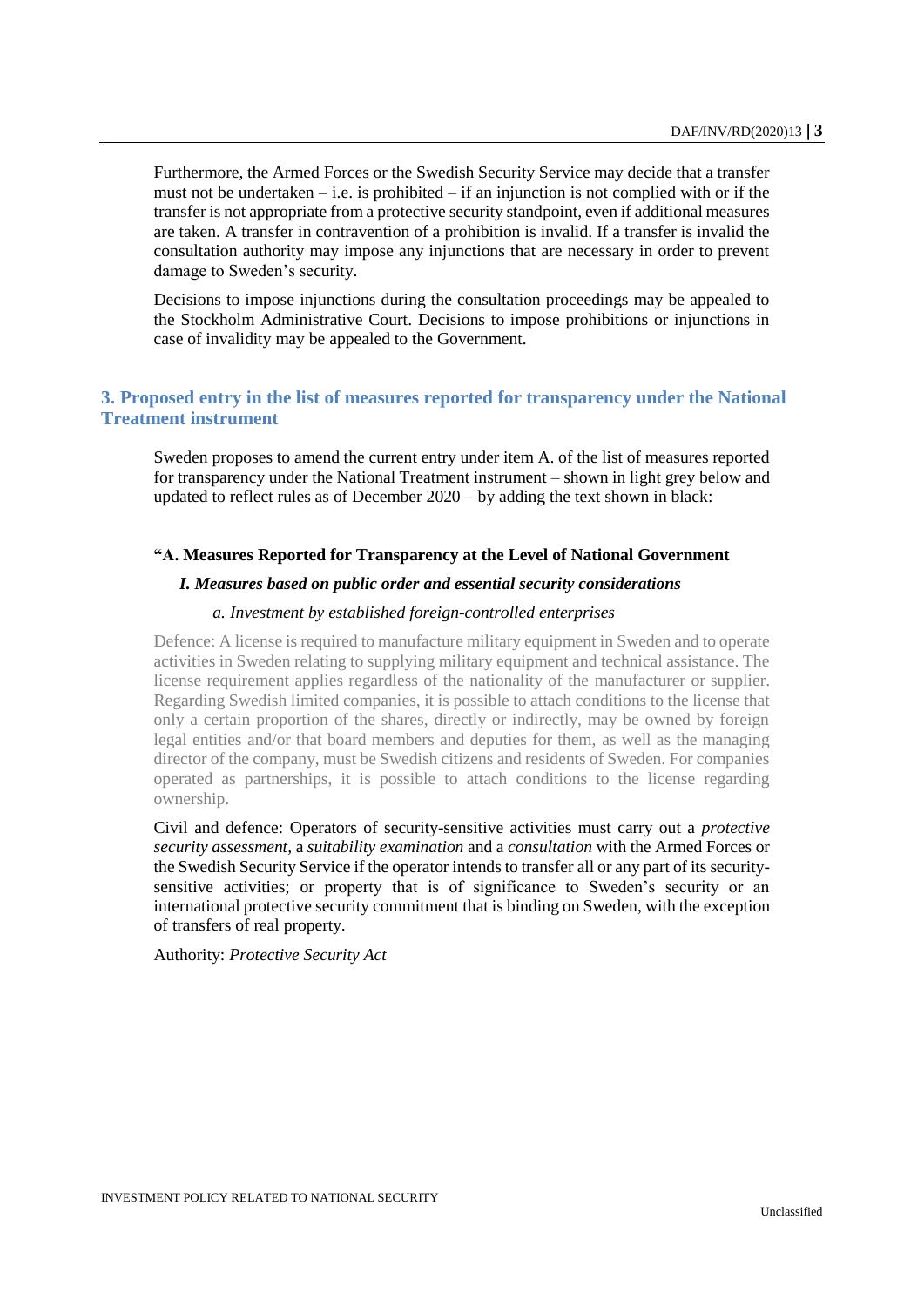# **Annex A. Extract from the Protective Security Act**

(Unofficial translation)

### **Transfer of security-sensitive activities and certain property**

#### *Section 7*

An operator must conduct a specific protective security assessment and suitability examination in accordance with Section 8 and a consultation in accordance with Section 9 if the operator intends to transfer:

- 1. all or any part of its security-sensitive activities; or
- 2. property that is of significance to Sweden's security or an international protective security commitment that is binding on Sweden.

The first paragraph does not apply to transfers of real property.

The Government may issue regulations on further exemptions from the first paragraph. If there are special grounds to do so, the Government may also order such exemptions in individual cases.

#### **Specific protective security assessments and suitability examinations**

#### *Section 8*

Before proceedings for a transfer referred to in Section 7 are initiated, the operator must, through a specific protective security assessment, identify any classified information or other security-sensitive activities to which the transferee may gain access and that require protective security.

Based on the specific protective security assessment and other circumstances, the operator must examine whether the transfer is appropriate from a protective security standpoint.

The specific protective security assessment and suitability examination must be documented.

If the suitability examination leads to the assessment that the transfer is inappropriate from a protective security standpoint, the transfer must not be undertaken.

#### **Consultation, injunctions and prohibitions**

#### *Section 9*

If the suitability examination under Section 8 leads to the assessment that the transfer is not inappropriate from a protective security standpoint, the operator must consult with the public authority designated by the Government (consultation authority).

The consultation authority may decide to impose injunctions on the operator to take measures to fulfil its obligations under this Act and regulations issued in connection with it.

The obligation to consult and what is stated about the operator in the second paragraph also apply to anyone who intends to transfer shares in security-sensitive activities, except for shares in limited companies that are public under the Swedish Companies Act (2005:551).

#### *Section 10*

If the transferor does not consult with the consultation authority despite being obliged to do so, the authority may initiate the consultation.